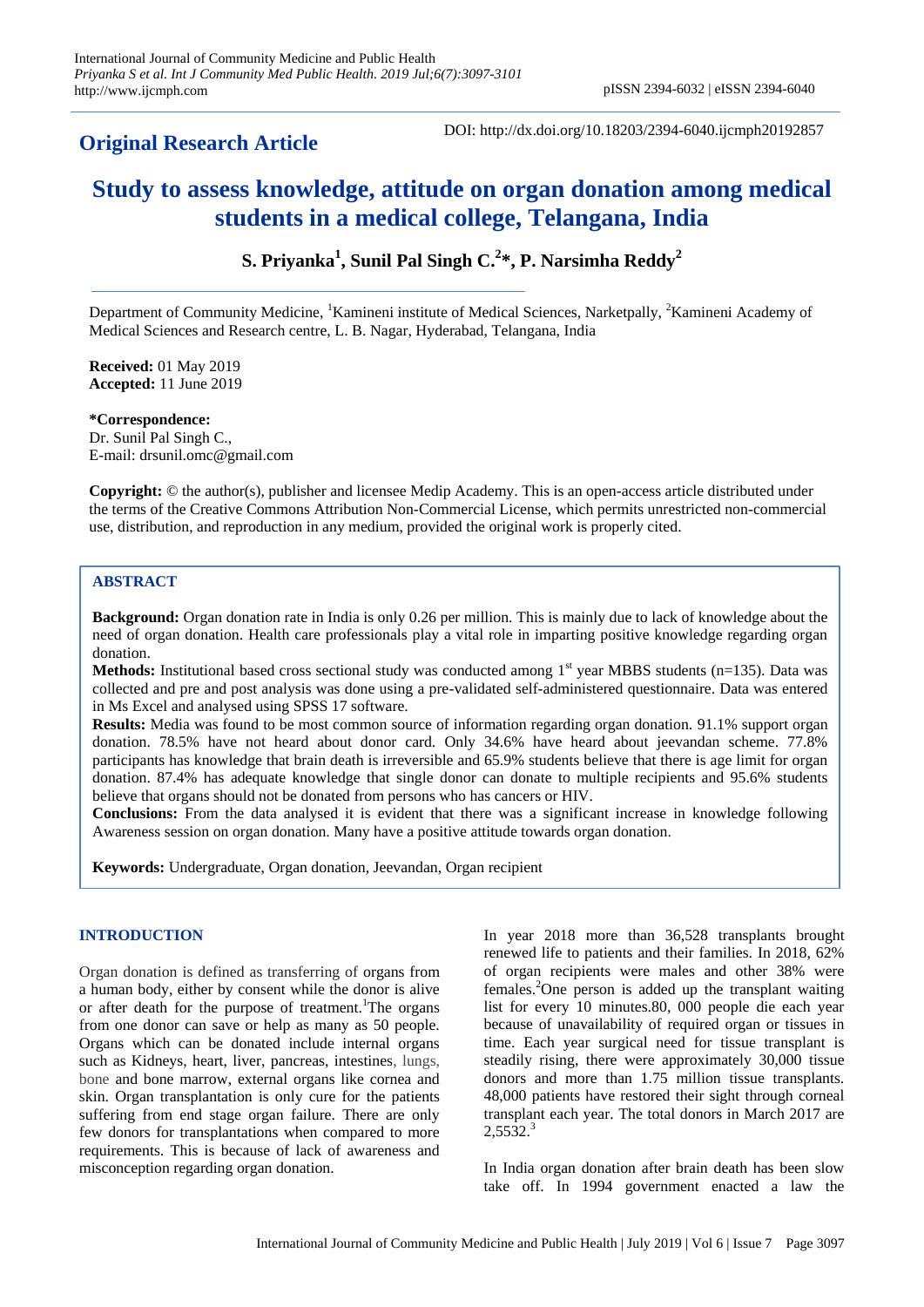transplantation of human organ act which brought significant change in organ donation. This act was amended further in 2011 in order to control organ trade and trafficking. In the year 2000 NGO called Mohan foundation was started in Tamilnadu as organ sharing network between various hospitals. Later this foundation extended their services to few other states. State government of Telangana introduced cadaver transplantation programme called "Jeevandan" for organ donation, allocation and transplantation across the state.<sup>4</sup>

The shortage of organs can be improved by increasing the awareness about organ donation. Doctors can play key role in solving this problem. Education of medical students in their early career may enhance knowledge and hence awareness can be created among patients for organ donation.<sup>5</sup> Thus educating health care professionals and people on organ donation remains essential to increase the organ donation rate. Since medical students are future doctors of the country, their positive attitude and high level of knowledge can create positive environment and promote organ donation. Hence this study was carried out to determine the present level of knowledge of medical students on organ donation and to identify the lacking aspects and to suggest the measures to increase knowledge in those areas.

#### **METHODS**

## *Study design*

Institution based interventional cross-sectional study, conducted during January to march 2019.

#### *Study population*

The study participants were first year undergraduate medical students of kamineni Academy of medical sciences and research centre, L.B.Nagar.

### *Study sample*

In a total class of 150, only 135 students who were consented orally and were willing to participate by filling the questionnaire were enrolled into the study.

#### *Study tool*

A questionnaire adapted to the study requirements was designed to capture the knowledge, attitudes and beliefs towards organ donation. The questionnaires were predesigned and pre tested on a sample of fifteen undergraduate students and finalized. The questionnaire consists of structured questions with two sections: Section A: This section included demographic information such as age, gender, education, religion etc. Section B: This section assessed the level of knowledge, attitudes, and beliefs towards organ donation among study participants. Around 12 questions were framed to assess knowledge and 7 questions to assess the attitude and beliefs of the respondents.

The questionnaires were administered to students as a pre-test and collected back after completion. Then a session on organ donation was conducted. The session focused on the state of persistent organ shortage worldwide and in India, types of organ donation, organs that can be donated while alive and deceased, criteria for deceased donation, organ procurement and allocation procedures, legislations regulating organ donation, NGOs, ethical aspects of organ donation and transplantation such as consent, accepting benefits and confidentiality. The intervention was delivered to participants in a lecture hall. Post-tests using same questionnaires with 10 questions out of 12 were filled from the knowledge aspect. Scoring was done by giving 1 point for each correct answer for all the ten questions in both pre and post-tests. Person attaining more than 5 points were termed as having good knowledge and less than 5 as poor knowledge.

#### *Statistical analysis*

Statistical analysis was carried out using Microsoft Excel and SPSS version 17. Pre-test and Post-test was done on 10 questions on knowledge aspect of organ donation and p values less than 0.05 were considered statistically significant.

#### *Ethical clearance*

Ethical clearance was obtained from Institutional Ethical Committee of KAMSRC, L.B. Nagar.

#### **RESULTS**

The study population consists of 135 respondents of whom 74.8% belongs to age group 17 to 18 years. There were more number of female participants (78.5%). Majority belong to Hindu religion (90.4%) followed by Muslims (5.9%) and Christians (Table 1). The most common source of information about organ donation was found to be television (45.9%) followed by internet (23.7%) and newspaper (11.9%) respectively (Table 2).

#### **Table 1: Distribution of study subjects according to their age, gender and religion (n=135).**

| Age in years    | Frequency $(\% )$ |
|-----------------|-------------------|
| $17-18$         | 101(74.8)         |
| $19-20$         | 34(25.2)          |
| <b>Gender</b>   |                   |
| Female          | 106(78.5)         |
| Male            | 29(21.5)          |
| <b>Religion</b> |                   |
| Hindu           | 122(90.4)         |
| Muslim          | 8(5.9)            |
| Christian       | 5(3.7)            |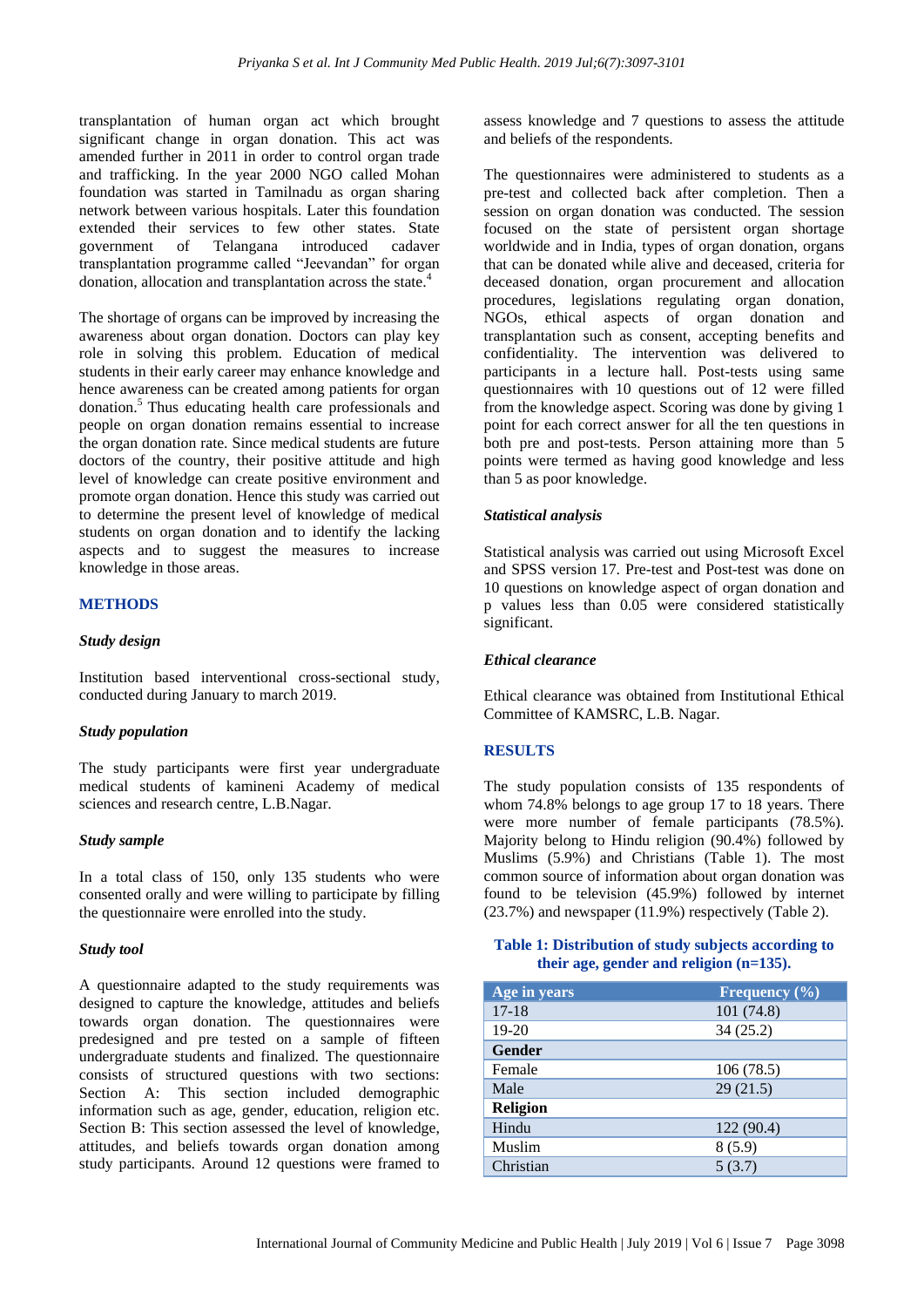## **Table 2: Distribution according to source of awareness of organ donation (n=135).**

| <b>Source</b>                | Percentage (%) |
|------------------------------|----------------|
| Newspaper                    | 16(11.9)       |
| <b>Television</b>            | 62(45.9)       |
| <b>Internet</b>              | 32(23.7)       |
| <b>Family members</b>        | 14(10.4)       |
| Discussed at medical college | 5(3.7)         |
| <b>Books</b>                 | 3(2.2)         |
| No awareness                 | 3(2.2)         |

Majority of students (97.8%) were aware about organ donation. 78.5% of have not heard about donor card. About 48.1% believe that it is offence to accept money or any other benefit for organ donation and 71.9% believe that a person can write on Facebook and ask for organ donation from their friends. We found that 77.8% participants has knowledge that brain death is irreversible and 65.9% students believe that there is age limit for organ donation. In present study 87.4% has adequate knowledge that single donor can donate to multiple recipients and 95.6% students believe that organs should not be donated from persons who has cancers or HIV. Majority (51.1%) believe identity of donor cannot be revealed. About 35% of study population have heard about jeevandan scheme (Table 3). 60.7% respondents has adequate knowledge regarding the possible donors for organ donation (Table 4).

## **Table 3: Knowledge of medical students regarding organ donation (n =135).**

| S.no             | <b>Question</b>                                                                               | Yes $(\% )$ | No $(\% )$ |
|------------------|-----------------------------------------------------------------------------------------------|-------------|------------|
| 1.               | Are you aware of organ donation? $(Y/N)$                                                      | 132 (97.8)  | 3(2.2)     |
| $\overline{2}$ . | Have you heard about donor card? (Y/N)                                                        | 29(21.5)    | 106(78.5)  |
| 3.               | Is there any act regulating the process of organ donation?<br>(Y/N)                           | 100(74.1)   | 35(25.9)   |
| 4.               | Can the identity of the donor be revealed to the recipients?<br>(Y/N)                         | 69(51.1)    | 66 (48.9)  |
| 5.               | Is it an offence to accept money or any other form of<br>benefits for organ donation? $(Y/N)$ | 65(48.1)    | 70(51.9)   |
| 6.               | If a person is suffering from cancer or HIV can he donate<br>his organs? $(Y/N)$              | 6(4.4)      | 129(95.6)  |
| 7.               | Can a person write on facebook and ask for an organ<br>donation from his friends? (Y/N)       | 97 (71.9)   | 38(28.1)   |
| 8.               | Can a single donor donate to multiple recipients? $(Y/N)$                                     | 118 (87.4)  | 17(12.6)   |
| 9.               | Is the brain death reversible? $(Y/N)$                                                        | 30(22.2)    | 105(77.8)  |
| 10.              | Is there any age limit for organ donation? $(Y/N)$                                            | 89 (65.9)   | 46(34.1)   |
| 11.              | Are you aware of jeevandan scheme? (Y/N)                                                      | 47(34.6)    | 88 (64.7)  |

## **Table 4: Knowledge of medical students regarding possible donors for organ donation (n=135).**

| S.no |                       | Total $(\% )$ |
|------|-----------------------|---------------|
|      | Living person         | 14(10.4)      |
| 2    | Brain dead person     | 19 (14.1)     |
|      | Naturally dead person | 20(14.8)      |
|      | A 11                  | 82(60.7)      |

About 91.1% support organ donation and 86.7% were ready to motivate their family members and others to donate organs. Few respondents (30%) has misconception that organ donation cause harmful effects or complication to the donors and some of them fear about disfigurement of body after organ donation. Around 16.2% participants felt organ donation should be made mandatory by law (Table 5).

## **Table 5: Attitude of medical students regarding organ donation (n=135).**

| S.no                    | <b>Ouestion</b>                                                                           | Yes $(\% )$ | $\mathrm{No}(\% )$ |
|-------------------------|-------------------------------------------------------------------------------------------|-------------|--------------------|
|                         | Would you like to be organ donor? $(Y/N)$                                                 | 123(91.1)   | 12(8.9)            |
|                         | Do you motivate your family and others to donate organs? $(Y/N)$                          | 117(86.7)   | 18 (13.3)          |
|                         | Do you think donating organ can cause any harmful effects/complication to<br>you? $(Y/N)$ | 41(30.3)    | 94(69.6)           |
| $\overline{\mathbf{4}}$ | Do you fear of disfigurement of body after organ donation? (Y/N)                          | 40(29.6)    | 95 (70.4)          |
| 5.                      | Organ donation should be mandatory by law?                                                | 22(16.2)    | 113 (83.8)         |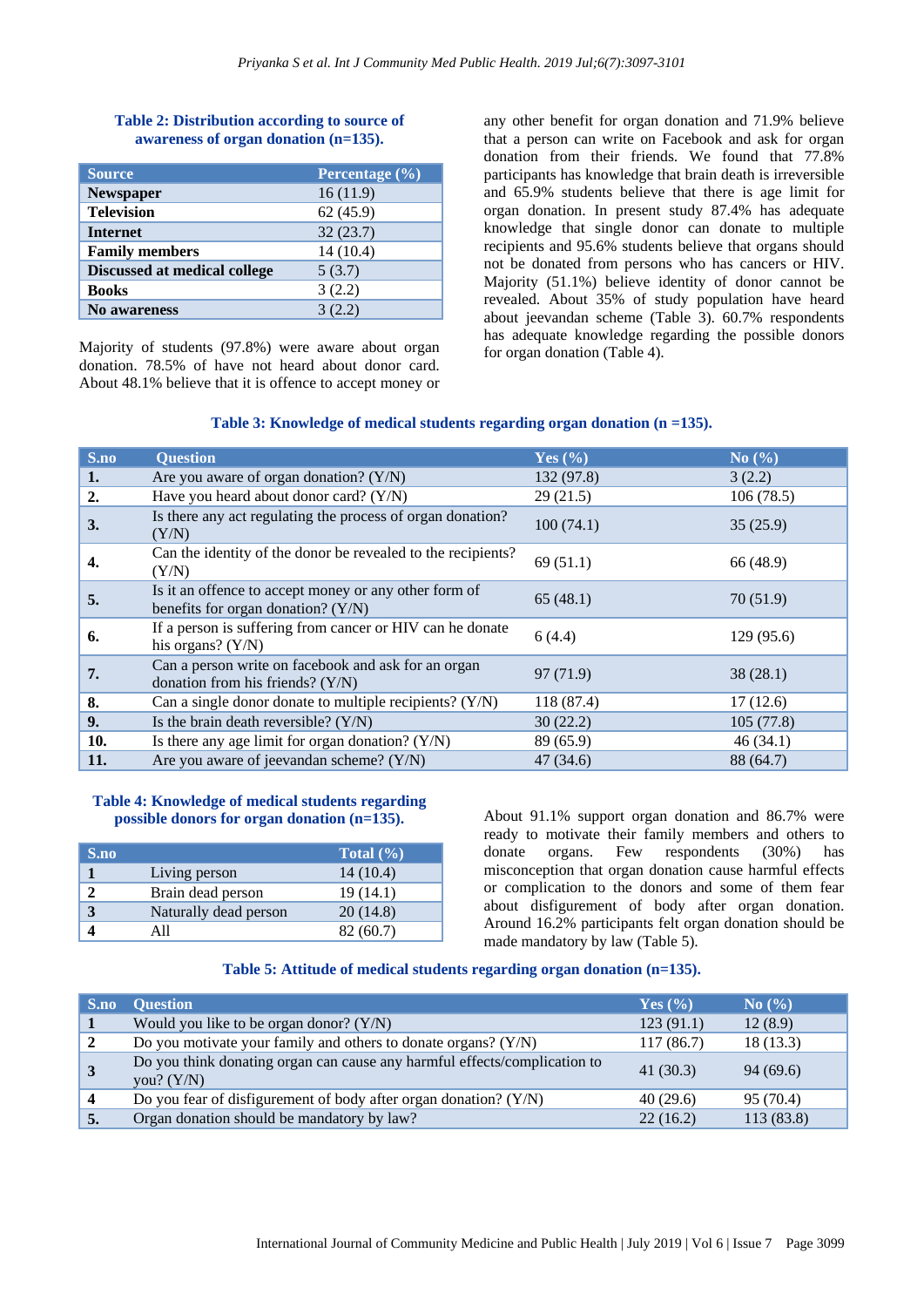#### **Table 6: Willingness of cadaveric donation (n=135).**

| S.no |             | Total $(\% )$ |
|------|-------------|---------------|
|      | Willing     | 23 (17)       |
|      | Not willing | 51 (37.8)     |
|      | Undecided   | 61 (45.2)     |

#### **Table 7: Various methods to promote organ donation (n=135).**

| S.no |                                    | Total $(\% )$ |
|------|------------------------------------|---------------|
|      | Health education in institutions   | 2(1.5)        |
|      | Conducting campaign and<br>rallies | 3(2.2)        |
|      | Social media                       | 3(2.2)        |
|      | A 11                               | 127(94.1)     |

## **Table 8: knowledge of medical students regarding organ donation (n=135).**

|                  |      | Mean Co-relationship p value |      |
|------------------|------|------------------------------|------|
| <b>Pre-test</b>  | 6.64 |                              | 0.00 |
| <b>Post-test</b> | 8.80 | 0.360                        |      |

In our study only 17% were willing for cadaveric donation (Table 6).

Majority (94.1%) believe that awareness about organ donation can be done through health education in institutions, by conducting campaigns and rallies and by social media (Table 7).

Table 8 shows that there is increase in the levels of knowledge about organ donation in the study population in the post test analysis which is statistically significant  $(p<0.001)$ .

## **DISCUSSION**

In practical life, the actual number of organ donors is considerably lower than the number of patients needing an organ transplant. This discrepancy creates a challenge for the health professionals and organ procurement agencies concerned for patients care to need organ transplants.<sup>6,7</sup>

In the present study it was found that majority of the study subjects (74.8%) belonged to the 17-18 years age group and there was more number of female participants (78.5%) than the males and majority belong to Hindu religion (90.4%). Whereas in a study done by Shah et al among commerce college students, 73.5% were males and in another study among dental students by Chakradhar et al 79.9% of the respondents were females. $8,9$ 

The most common source of information about organ donation was found to be television (45.9%) followed by internet (23.7%) and newspaper (11.9%) respectively (Table 2). In a study carried out by Bapat et al television, newspaper, radio and magazines were responsible for 61%, 60%, 31% and 51% respectively of knowledge promotion regarding the organ donation.<sup>10</sup>

This study revealed fair knowledge regarding the organ donation which increased to notably higher levels post intervention. Students lack awareness regarding donor card only 21.5% were aware of donor card and only 37% of the respondents know which organs to be donated. Similarly in a study by Annadurai et al who studied the knowledge of college non-medical students regarding organs that can be donated and found that above 80% were aware of eye and kidney donations, and below 15% had knowledge regarding any other organ or tissue donations**.** <sup>11</sup> In other study by Karini et al it was only 26%.only 34.1% of respondents know there is no age limit for organ donation.<sup>12</sup> Similarly in the studies of Agarwal and karini et al it was about 43% and 47.2% respectively has knowledge about the age limit for organ donation.<sup>12,13</sup> Only 34.6% of the respondents heard about jeevandan scheme in contrast to study done in Kerala by Adityan.G.S et al about 87.7% has knowledge regarding Mritasanjeevani.<sup>14</sup> In this study 60.7% has knowledge that dead person, alive and brain dead can donate organs and in other study by Sucharitha et al only 11.3% has knowledge regarding this.<sup>15</sup>

Many students liked to be organ donor and were willing to motivate their family members and others to donate organs.in a study done by Arunachalam et al revealed same findings around 80.6% subjects has intention to donate their organs.<sup>16</sup> 16% of the subjects were in favour of organ donation should be mandatory by law and the findings were similar to the study done in Kerala by Ali et al  $(15.2\%)$ .<sup>17</sup>

In this study as to the willingness for the cadaveric donation only 17% participants responded positively and in the study by Aditya et al about 44.3% responded positively.<sup>14</sup>

## **CONCLUSION**

Our study reveals poor knowledge regarding the organ donor card, jeevandan scheme, about the act of organ donation and age limit for organ donation. There was misconception regarding the complications to the donor. There was significant increase in the levels of knowledge about organ donation after the awareness session. This implies that knowledge should be enhanced through awareness programmes about organ donation and transplantation needs and organized lectures should be included in the undergraduate medical curriculum.

#### **ACKNOWLEDGEMENTS**

The authors were grateful to all the undergraduates who had participated in the study.